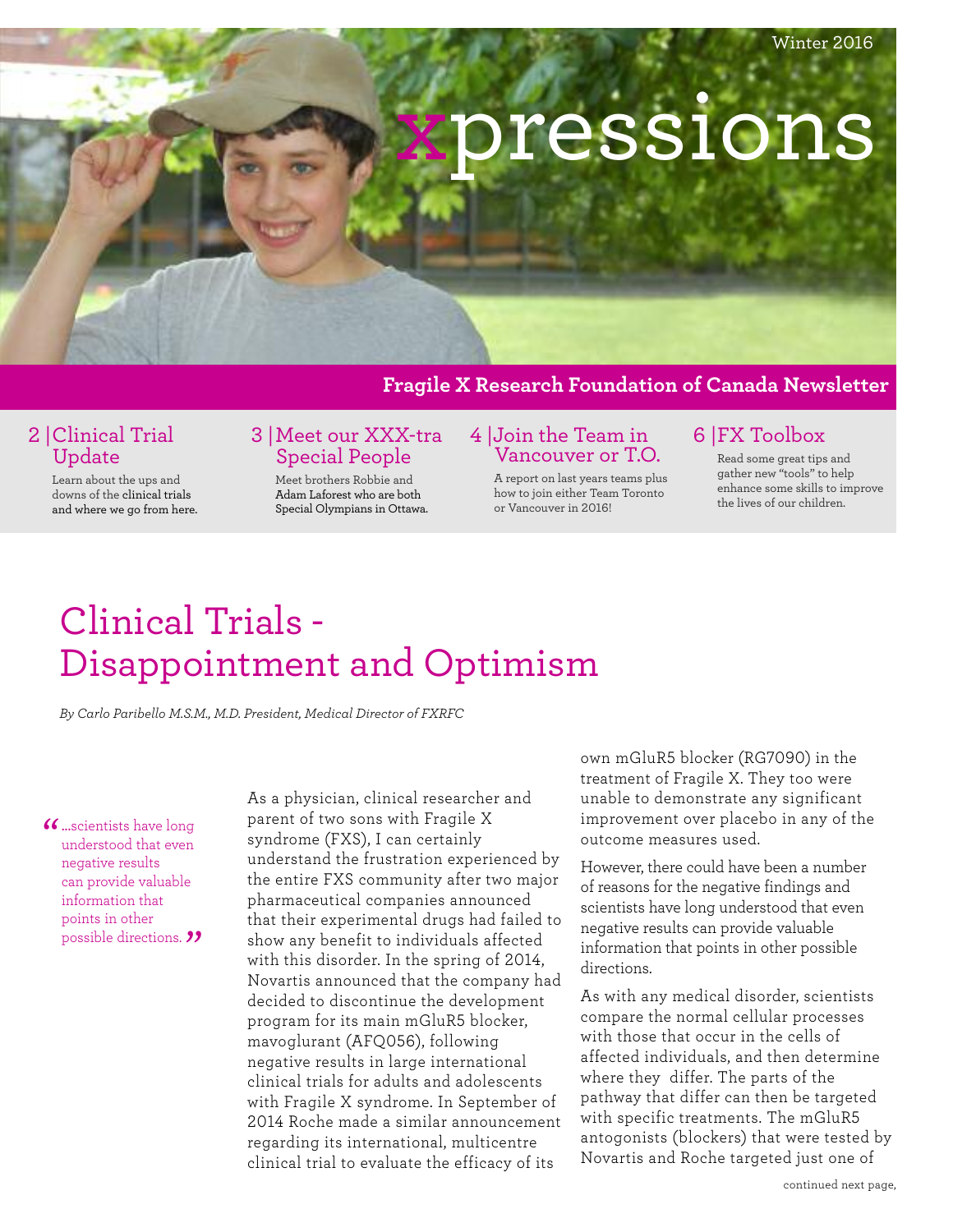### 2 | Fragile X Research Foundation of Canada | Winter 2016

these potential therapeutic targets, a single receptor that is known to play a key role in synaptic plasticity. In patients with Fragile X syndrome, the absence of a single protein (FMRP) in the brain cells causes excessive production of a number of other proteins that are crucial for maintaining normal structure and function of the synaptic connections between neurons. It was expected that by blocking the mGluR5 receptor, the excessive neuronal production of these other synaptic proteins would reverse the deficit seen in Fragile X. The fact that it did not do so, could mean that only some and not all of the proteins should be suppressed in order to reverse the symptoms of Fragile X. This could also explain why patients seemed to respond better to treatment with minocycline, which inhibits only one protein involved in synaptic plasticity (Matrix Metalloproteinase, or "MMP"). These are just some of the issues that researchers will have to address over the next few years.

The FXRFC and the research community are still optimistic that a targeted molecular treatment for Fragile X can work. Even as this article is being written, there are other potential treatments in various stages of development and testing, that are aimed at other "therapeutic targets". One such drug is NNZ-2566 (Trofinetide), being developed by Neuren pharmaceuticals. It has an entirely novel mechanism of action compared with other drugs that have been tested for Fragile X syndrome. Neuren Pharmaceuticals has recently completed a phase 2 clinical trial that has successfully established the "proof-of-concept" that will allow them to move forward with developing trofinetide for Fragile X syndrome. In this initial small trial with a relatively short treatment period, Trofinetide was very well tolerated at a high dose of 70 mg/kg twice daily. After only 28 days of treatment, improvements were seen

across the major symptoms of Fragile X syndrome, including higher sensory tolerance, reduced anxiety, better self-regulation and more social engagement. This clinical improvement was observed in both clinician and caregiver assessment, and no serious adverse events were reported. The next step in the clinical development of Trofinetide will likely involve a study in younger children with Fragile X syndrome and may examine a longer treatment duration with higher doses.

Looking at other possible therapeutic targets in Fragile X, recent studies using the fmr1 knock-out mouse models confirm that there is also a deficit in the production of GABAA receptors in brain cells. The reduced number of GABAA receptors in Fragile X syndrome causes heightened sensitivity to sensory stimuli, anxiety and seizures in up to 30% of patients. Marinus Pharmaceuticals is currently running a Phase 2 "proofof-concept" study to investigate the use of ganaxolone treatment in children with FXS. Ganaxolone has a highaffinity for the GABAA receptor, and it is anticipated that this drug should increase signaling at existing receptors to normalize GABA-mediated inhibition to reduce anxiety, hyperactivity and learning disabilities associated with this disorder.

These are indeed encouraging results and they really do give meaning to the saying "When one door closes, another one opens"! The FXRFC will maintain its current flexible approach to research funding in order to maximize our ability to identify new "therapeutic targets" that can guide the development of future treatments.

If you would like to explore the entire portfolio of FXRFC funded research, past and present, please visit our website, **fragilexcanada.ca** and click on "Research Grants".

# **Save the date: Sunday June 19th 2016**

Please join us for the Annual Fragile X Foundation Family Picnic Day at Variety Village in Scarborough, Ontario on June 19th. This day is also Father's Day, so what a great way for your family to spend some time together!! Please mark your calendar now. This family filled day is always a fun, safe and easy way for everyone to get to know one another while sharing experiences, stories, and parents can catch up as they laugh together!

Plans are already underway for this year's picnic and we are looking for high school student volunteers to help the day of. If you know anyone looking for their high school volunteer hours, please have them email Lori at: picnic@fragilex.ca. Duties could include supervising the bouncy castle, helping with the 50/50 draw and setting up sports equipment. They will get a free bbq lunch as well as their volunteer hours.

Please plan to attend with your whole family. More details will follow in our upcoming Spring newsletter and you can check details on our website when we get closer to the date: **fragilexcanada.ca**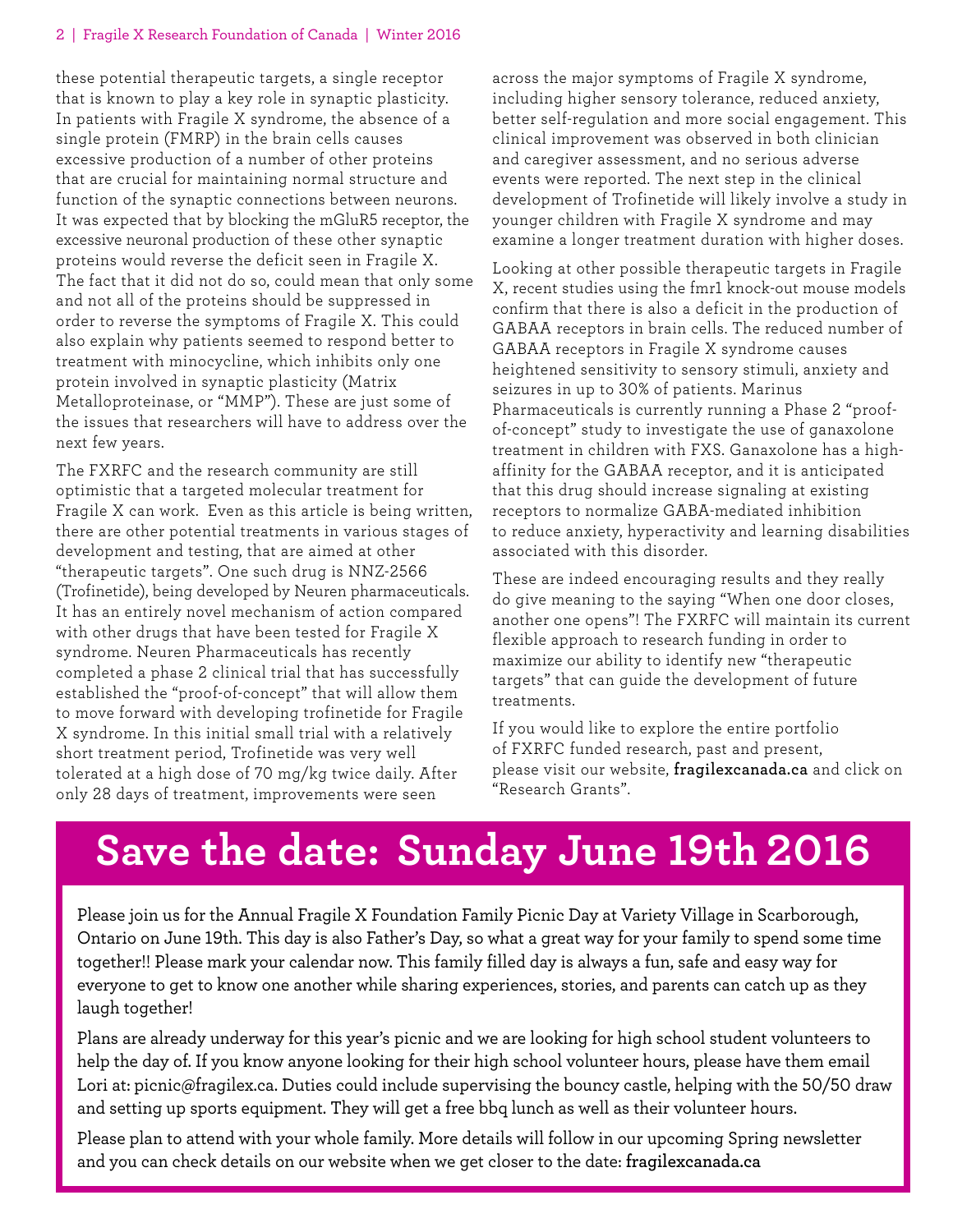# **XXX-tra Special People**

*The FXRFC newsletter often publishes stories about the people that sparked the formation of the Foundation and inspire the ongoing growth and commitment of the FXRFC. If you have a story about anyone with* Fragile X syndrome, please send it to us along with a picture. Tell us a funny or heart-warming story, or *share a success and allow it to inspire others.*

This newsletter's X-tra Special people are Robbie and Adam Laforest. Thank you to their dad Bruce Laforest *for sharing their story.*

Robbie and Adam Laforest were recent co-recipients of the 2015 Paul Van Steen Achievement Award given annually by the Bridlewood Community Association of Ottawa. This award is given each year to a deserving athlete and community representative of Bridlewood.

Robbie and Adam have not let Fragile X syndrome stand in the way of participating in a wide variety of sporting



*Congratulations Robbie and Adam*!

activities. They have been involved in Special Olympics for twelve years and currently keep busy year round participating in swimming, soccer, basketball, track and field, golf, and bowling. In previous years they have also participated in cross-country skiing and curling.

Robbie represented the Ottawa region in cross country skiing at the 2010 Special Olympics Provincial Winter Games and won two gold medals.

In addition to sports through Special Olympics, they play hockey for the Capital City Condors. They kayak with the Rideau Canoe Club and have participated in the Canadian Kayak championships on two occasions. They also practice Tae Kwon Do with Adam achieving a third degree black belt and Robbie due to receive his red belt in the near future. In addition to their organized activities, they enjoy biking and downhill skiing.

Adam and Robbie volunteer for many Special Olympic charity events such as the annual Torch Run Police drive, Torch Run Motorcycle Run drive, the Marathon of Sport, and the Staples charity drive. Adam and Robbie also volunteer with the Ottawa Senators Sens Foundation and Adam can be found at many Ottawa Senator games selling 50/50 tickets.

# FXRFC Newsletter Designer Volunteer needed!

The FXRFC is seeking a talented graphic designer who could assist with the layout of the newsletter. This could be a shared responsibility and assistance is required to keep producing the newsletter .

If you are interested, please contact Lori at: newsletter@fragilexcanada.ca or call 416-261-2666 for more details.

We also want to give a shout out to some great helpers who assist us with the newsletter. A very dedicated group at Variety Village, made up of adults with various intellectual disabilities, help out with folding the donation forms and the newsletters, and inserting them into the mailing envelopes. We really appreciate their help, and we are told the group really enjoys working on it! Thank you very much!

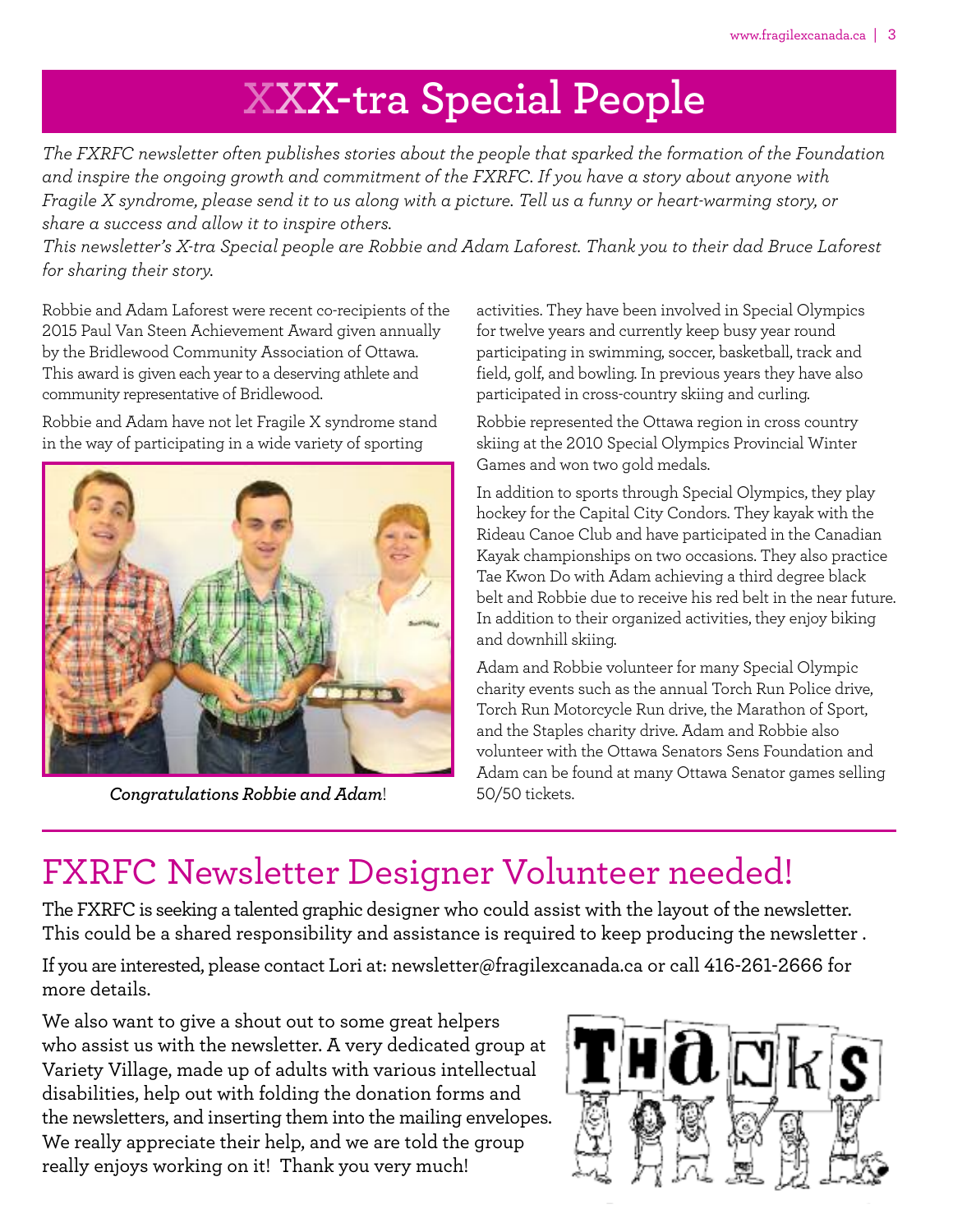# Report on the 2015 Fragile X Running Teams !

## **Vancouver:**

Team FX Vancouver made up of about 30 runners/ walkers joined together on June 28, 2015 to participate in the Scotiabank Vancouver Half Marathon & 5k Charity Challenge. Temperatures were unseasonably warm which made it a bit more challenging for the runners, but everyone came together in good spirits and for a great cause.

Kirsten Madsen led the team in fundraising allowing them to reach close to \$18,000 fundraised. Included in there, the team won an additional \$1,500 for FXRFC for having the third largest average dollars raised per fundraising runner!

The team is looking forward to doing it again on June 26, 2016!

## **Toronto:**

October 18th, 2015 was our 5th STWM Charity Challenge in Toronto and was the first time we had snow at the start line! It warmed up little and stayed dry, which was really nice. 42 FX Team T.O. runners helped raise \$38,603!! Very special thanks to all the outstanding 2015 runners.

- Special note, Donna Reid set a personal best (PB) with a half marathon (21.1km) of 1:48.19! Fantastic time, Donna!
- Marcus Covino ran in his first 5km event in 25.08 in honour of his older brother Sebastian. Congratulations, Marcus! What a run!
- All the way from Thunder Bay, Jennifer Kreczmer, Rick & Tammy Galati ran in honour of Jennifer's son Ryan. Thank you for being awesome FX Team T.O. members!
- Shawn Gillespie pushed his son Ty in a stroller and completed the 5k in an impressive 26 min.!

If you would like to participate in a world class event and help raise money for the FXRFC, please email fundraising@fragilexcanada.ca to join one of the Fragile X Teams. You don't need to be an athlete; you just have to want to make a difference for Fragile X research.

Photos on these two pages are from the Vancouver and Toronto Runs in 2015 - Thanks to all participants!

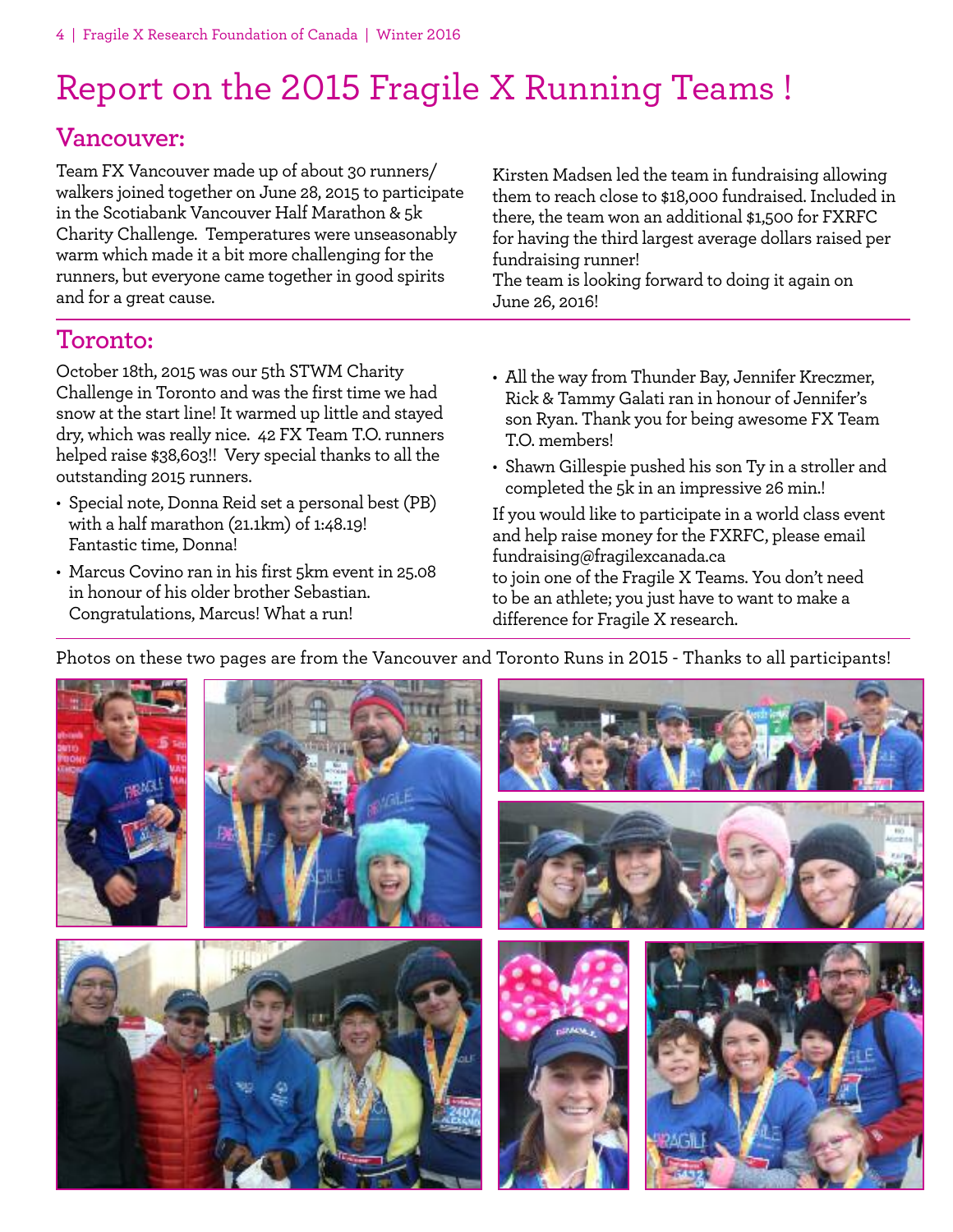# 2016 Scotiabank Vancouver 1/2 Marathon & 5k Run Join Fragile X Team Vancouver - Sunday June 26th!

On Sunday, June 26nd Fragile X Team Vancouver will run/walk for Fragile X for the 6th year in a row. Since 2010 the Vancouver run has raised well over \$150,000! The Scotiabank Vancouver 1/2 Marathon & 5k is one of the most scenic runs in the country. There is a friendly atmosphere and is mostly downhill!

There is a discount on the entry fee. The entry fee will depend on which event you choose to participate in and howearly you sign up. The sooner you sign up the more you save!

Visit: **www.canadarunningseries.com/svhm** for all eventinfo. and to join Fragile X Team Vancouver.

Remember, you don't have to be a runner! The 5km run is great for the whole family. Start your training early and contact Team Captain Carrie Lakatos at: carriework@shaw.ca for more information and any questions and join Fragile X Team Vancouver in 2016!

# 2016 Scotiabank Toronto Waterfront 1/2 & Full Marathon (42.2km & 21.1km) & 5 km Run Join Fragile X Team Toronto! Sunday, October 16th

On Sunday, October 16th Fragile X Team Toronto will lace up our shoes again and run for Fragile X. Last year we had a fantastic group run or walk the 5km and half marathon. No marathoners though.

The Scotiabank TorontoWaterfront Marathon is aworld class event and Fragile X Team Toronto has established itself as one of the best STWM Charity Challenge teams. Fragile X Team Toronto has risen well over \$250,000 in five years! So many great memories have been made over the years and we are looking to make more in 2016. Hopefully you'll join us and help make a difference for Fragile X research! Come join in the fun - be a part of our FX Team T.O.!

Please stay tuned for more information coming in the summer issue of the FXRFC newsletter and on our website as the event gets closer.

Not a distance runner? The 5km run/walk is family friendly and many peoplewalk it. The half and full Marathon are challenging, but very rewarding. The entry feewill depend onwhich event you choose to participate in and howearly you sign up. The sooner you sign up the more you save and we can offer a Team FX discount as well! Start your training early and contact Team Captains Jennifer Williams or Ian Shearer at fundraising@fragilexcanada.ca or call 416-419-7108 for more information and any questions - and join Fragile X Team Toronto! Visit www.torontowaterfrontmarathon.com for all the event info.

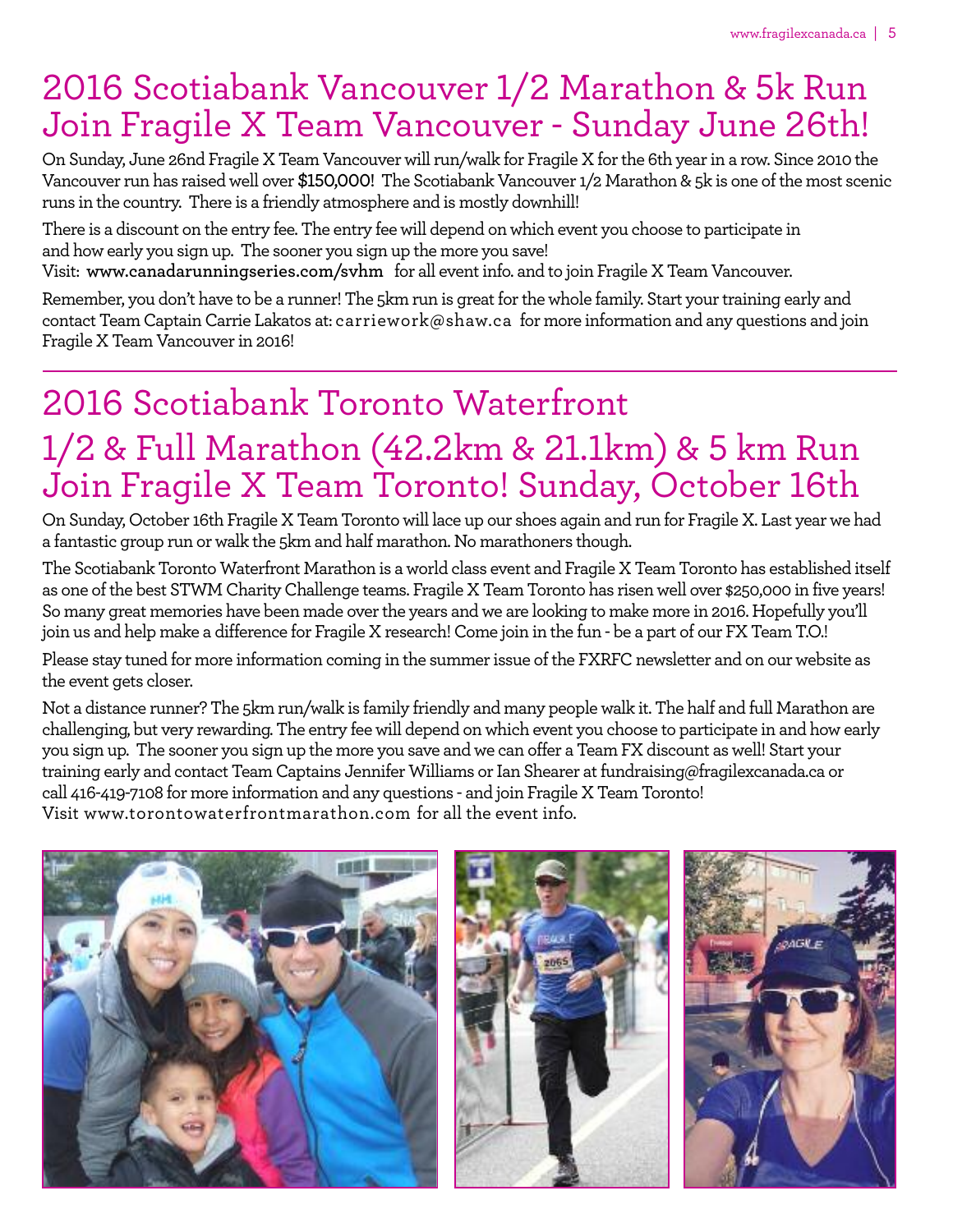# **The FX Tool Box**

The Tool Box is filled with suggestions, helpful hints and coping strategies – tools to make living with Fragile X syndrome easier. We invite you to send in your favourite tools to: **toolbox@fragilexcanada.ca** for printing in future newsletters. On the FXRFC website, in **Coping with Fragile X**, you'll find a **Helpful Hints** page, where the Tool Box also appears. If you have "tools" you use, let us know!

Here are some great tips for learning with technology, and ways to enhancing learning with family and community activities. Use the strategies below to turn almost any activity into a fun learning opportunity. Please adjust these suggestions to suit your child and family as required.

Technology is constantly around us in smart phones, tablets, gaming devices, and computers. Children are given more information and in a variety of ways, but how can you make the most of technology?

Choose the Right Mode: Children often are very motivated by the sights and sounds of technology devices. There is an abundance of technology and something for every age and ability. Some children have the skills and attention to find icons on smartphones while other children need larger interfaces. Some children will instantly catch on to more complex forms of technology while other children need additional tools and instruction. Some schools have iPads and use them on a regular basis. Some classrooms have adaptive computer equipment such as a screen overlay, a switch, or a modified mouse (e.g. large rollerballs). If these aren't available or haven't been tried, ask someone to lend you equipment to try. Ask therapists, or members of local organizations for resources. This is a way to try technology and make sure it is a fit before purchasing it. Some children will need instruction and practice with new equipment so be sure to give them time before excluding an item.

Find Learning Opportunities: Handing a child an iPhone, iPad or letting them play on the computer will entertain them, but working with them is an opportunity for learning. Technology frequently is used purely for entertainment when it actually holds many possibilities for learning. Language, social, and academic skills all can be taught through fun videos or games. Children can have fun while working on a variety of skills.

Language Skills: When playing games on technology, ask children questions about what they see or hear or what happened first, then next. Use this as an opportunity to work on answering questions or to expand language.

Academic Skills: Develop learning by teaching colors, numbers, and letters. Choose videos or games that incorporate new concepts. These are just a few examples of the many topics that can be found in videos and games. Expose children to new topics through technology to engage and motivate them to learn.

Social skills: When playing video games, interact with children. Take turns and talk about what is happening in the game. This is a great opportunity for interacting, not just entertaining.

Family and community activities often are viewed as breaks from learning, but they are great opportunities for practicing existing, emerging, and new skills. Try these:

Make Opportunities: Think about opportunities for adding skills throughout the day. For example, if a child is working on initiating interactions, play games like 'Duck Duck Goose' where they have to select a peer to play the game. Then assign a task that involves interacting with peers, like recording the daily snacks brought in by classmates. If children are working on self care skills, involve them in feeding pets, preparing food, or using art materials to provide hand washing opportunities.

Use Materials that Encourage Learning: Many children with social anxiety select independent rather than group activities. Although everyone needs time to themselves, plan activities where children want and have to interact, such as group games rather than video games.

Let Children Be the Experts: Prevent skill regression by letting children be the experts and use skills they already have throughout the day. Plan events where they are in charge of the activity or are paired with a peer to be the group expert. These opportunities allow children to practice and demonstrate their skills to family and friends.

Evaluate Progress: Data collection is an important way to understand current functioning, improvements, and regression. Have materials in easy to access places to track progress. Children can help document progress if the system is created with them in mind. Have a low chart the child can add a sticker or line to when they complete a skill such as putting on their coat or following directions during an activity. This is a positive way for children to participate in monitoring their progress.

Elaborate on Skills: If a child shows an interest in an activity, be sure to encourage their curiosity. Build on language during the activity by asking questions. If a child is struggling with a skill such as spreading peanut butter, give them a little help, but allow them to complete the task to their best ability. When children show an interest in something new, bring the interest or skill into other environments. For example, if a child is intrigued by a trains going by, look at trains online and create a train picture or collage, make a title, to integrate art, scissor use, and literacy into the learning opportunity.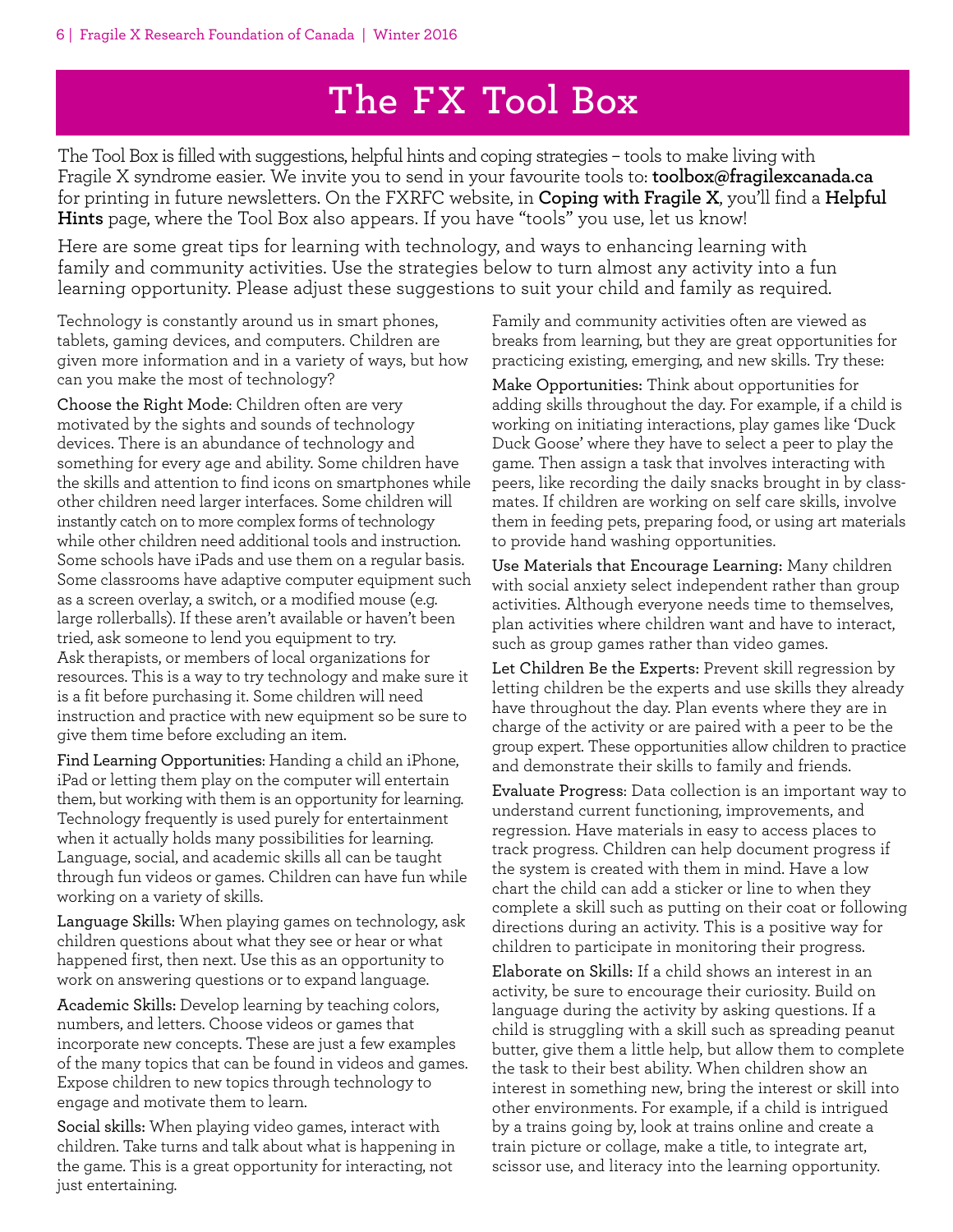# **Bloorview Research Institute**

# **Autism Research Centre Autism tism Resear search Cen**

Conducting innovative research programs aimed at improving outcomes lucting innovative research programs aimed at improving outc<br>and quality of life for children with autism spectrum disorders

Is your child, 21 years or younger, and has a **Neurodevelopmental disorder** (e.g. ASD, **Neurodevel elopmental order** (e.g. ASD, Intellectual Disability, Fragile X, Down Syndrome, or an Anxiety Disorder)? or an Anxiety Di

Or is your child **typically developing** and between the ages of 3 – 21 years? between the a ages of 3 – 21 ye between the ages of 3 - 21 years?<br>We are currently conducting new research



studies across Ontario to understand how genes studies acros s Ontario to und derstand how ge nes and biology affect the brain and behaviour in

We need your help!



# Autism and other Neurodevelopmental Disorders.<br>
We need your help!<br>
POND-Network: Province only are allowed by the Meurodevelopmental Disorde<br>
Participation may include: **POND-Network: Province of Ontario Neurodevelopmental Disorders-Network**

Participation may include:

- Activities, Interviews, & Questionnaires
- A blood sample for genetics analysis
- A brain scan (you can get pictures of your brain!)
- A medication trial to find new ways to help children who have ASD help child s, Interviews, & Questionnaires<br>sample for genetics analysis<br>scan (you can get pictures of your bra<br>cation trial to find new ways to<br>dren who have ASD



To learn more about the POND-Network research project, please contact: Holland Bloorview Leanne Ristic 416 425 6220 x 6321 or Susan Day Fragiadakis 416 425 6220 x 6518 Email: lristic@hollandbloorview.ca or sfragiadakis@hollandbloorview.ca or Susan Day Fragiadakis 416 425 6220 x<br>a or sfragiadakis@hollandbloorview.ca